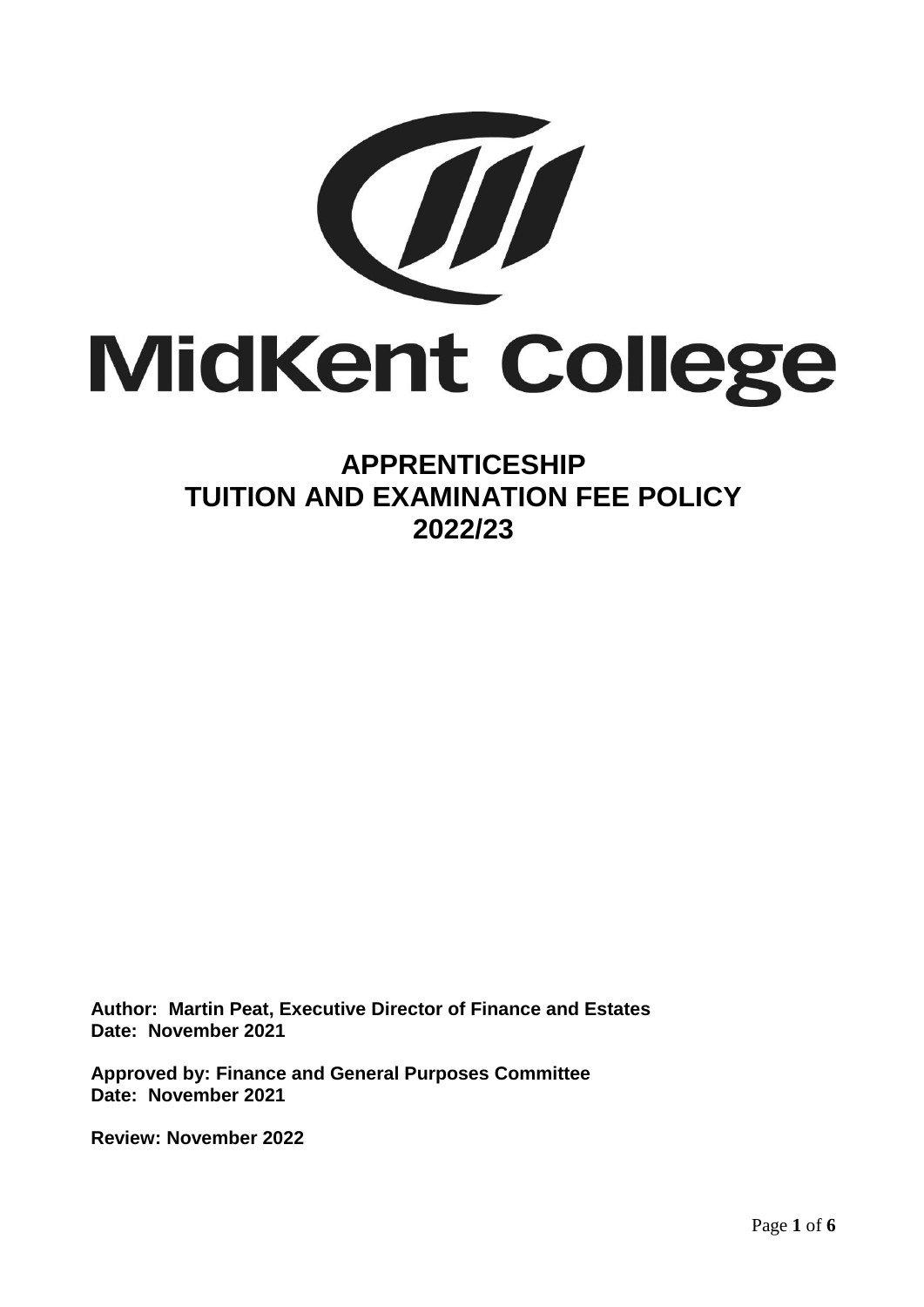# **CONTENTS**

| 1              |                                          |                         |
|----------------|------------------------------------------|-------------------------|
| $\mathbf{2}$   |                                          | 3                       |
| 3 <sup>1</sup> |                                          | $\overline{\mathbf{3}}$ |
| 4              |                                          | $\overline{4}$          |
| 5              |                                          | $4 - 5$                 |
| 6              |                                          | 5                       |
| $\overline{7}$ | PAYMENT TERMS, DISCOUNTS AND INSTALMENTS | 5                       |
| 8              |                                          | 5                       |
| 9              |                                          | 6                       |
| 10             |                                          | 6                       |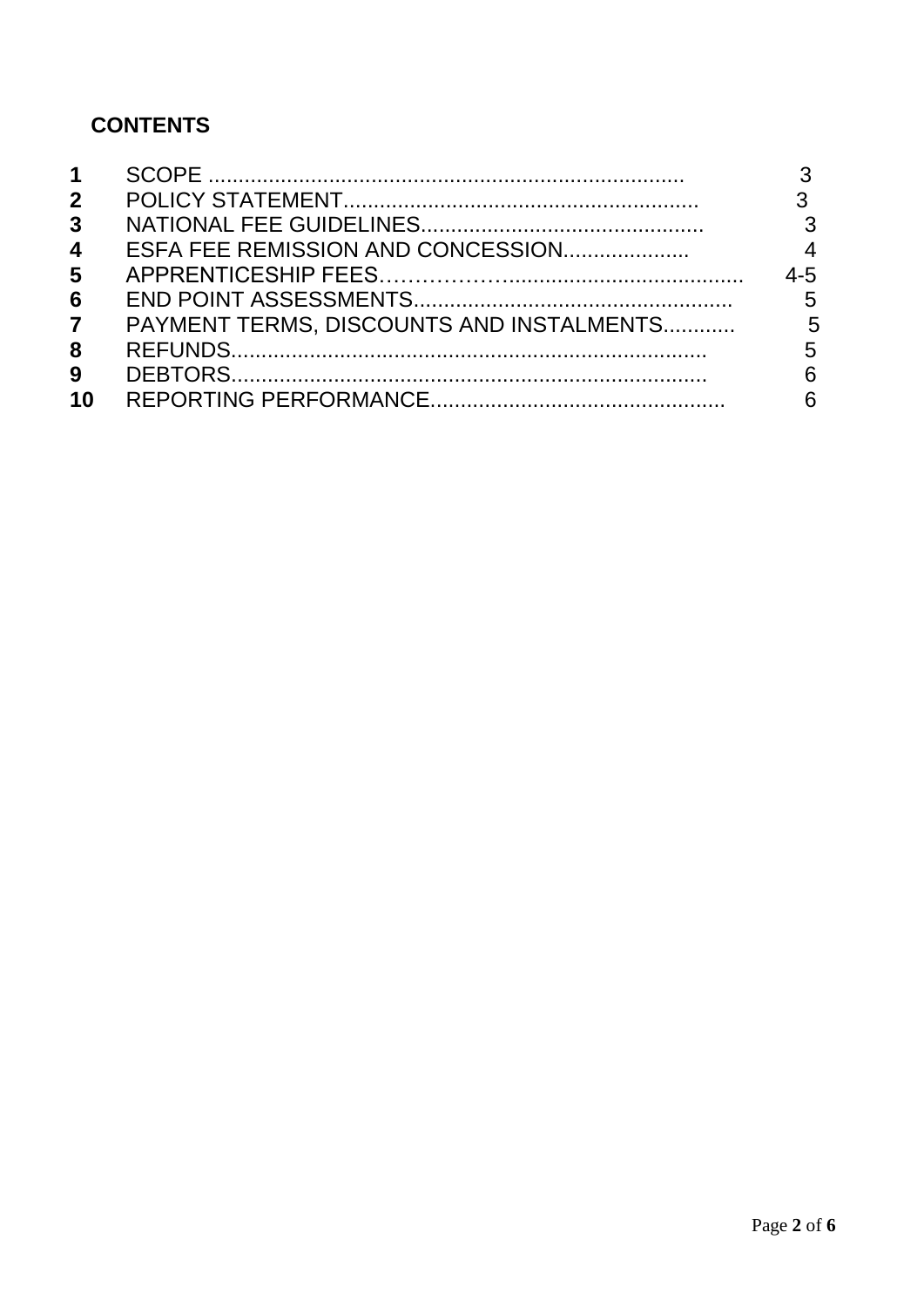# **1 SCOPE**

1.1 This policy statement details how MidKent College will apply Apprenticeship fees for courses subsidised by the Education Skills Funding Agency (ESFA). This document outlines the College's Apprenticeship Tuition and Examination Fee Policy for the 2022/23 academic year.

#### **2 POLICY STATEMENT**

2.1 The College reserves the right to cancel any course or change its charging policy where its costs may result in a financial loss; cancel any course where there is a lack of appropriate resources; and/or refuse entry to a course on any non-discriminatory grounds.

#### **3 NATIONAL FEE GUIDELINES**

- 3.1 The ESFA funding approach assumes that all Employers other than those eligible for fee remission are charged an apprenticeship fee as a contribution towards the costs of their employee's learning.
- 3.2 Every framework pathway and apprenticeship standard is assigned to a funding band. The table below shows the 15 funding bands with the maximum chargeable fee per band:

| <b>Band Number</b> | <b>Band Maximum</b> |  |  |
|--------------------|---------------------|--|--|
| 1                  | £1,500              |  |  |
| $\overline{2}$     | £2,000              |  |  |
| 3                  | £2,500              |  |  |
| 4                  | £3,000              |  |  |
| 5                  | £3,500              |  |  |
| 6                  | £4,000              |  |  |
| $\overline{7}$     | £5,000              |  |  |
| 8                  | £6,000              |  |  |
| 9                  | £9,000              |  |  |
| 10                 | £12,000             |  |  |
| 11                 | £15,000             |  |  |
| 12                 | £18,000             |  |  |
| 13                 | £21,000             |  |  |
| 14                 | £24,000             |  |  |
| 15                 | £27,000             |  |  |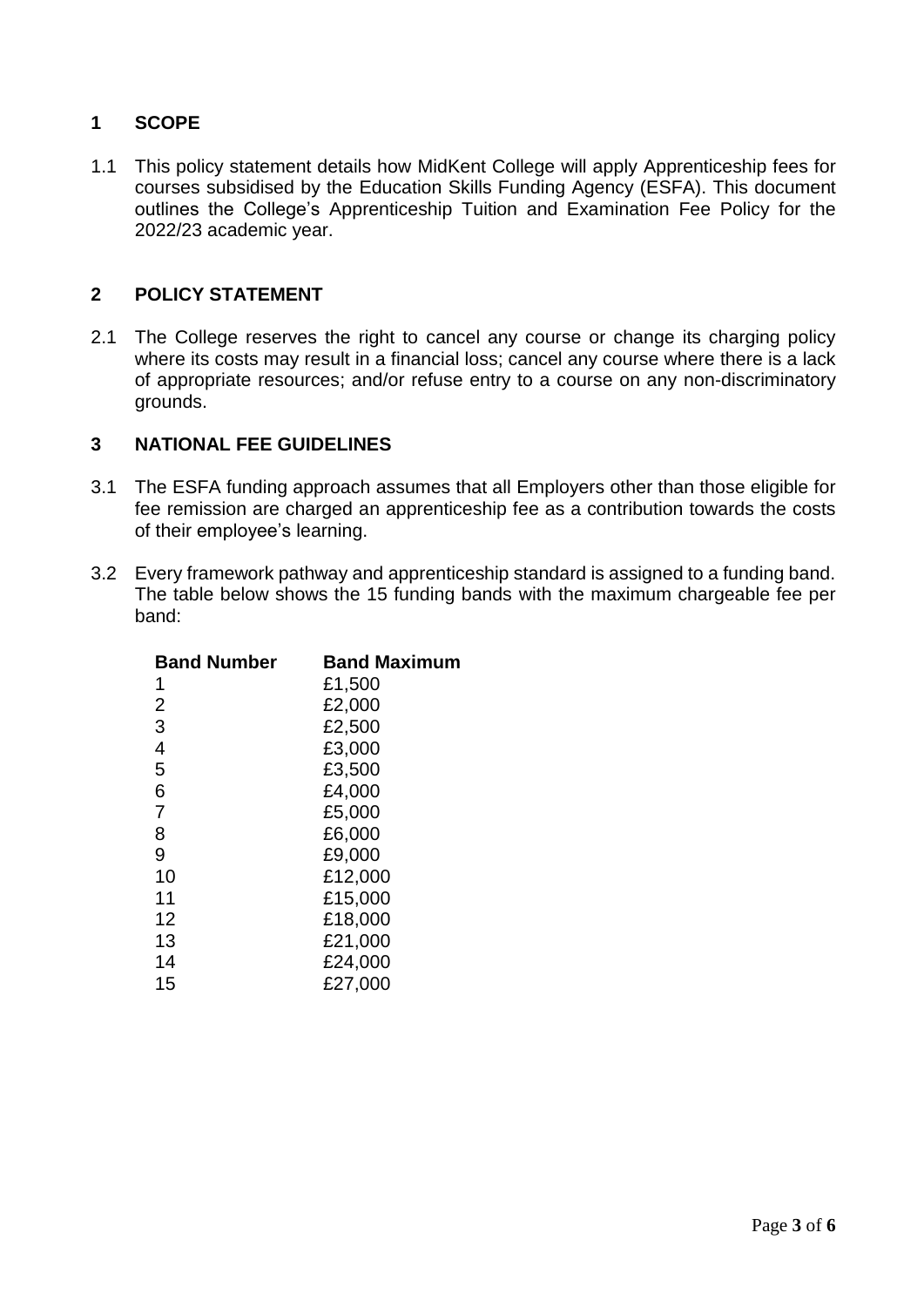# **4 ESFA FULL FEE REMISSION AND FEE CONSESSIONS**

4.1 The ESFA have set a minimum contribution towards apprenticeship fees for both levy and non-levy employers as detailed below:

|                                                | Apprentice<br>aged 16-18*                | Apprentice<br>aged 19-24*<br>with Education<br>health Care<br>Plan | Apprentice<br>aged 19-24*<br>previously in<br>Local<br><b>Authority Care</b> | Other<br>Apprentices                     |
|------------------------------------------------|------------------------------------------|--------------------------------------------------------------------|------------------------------------------------------------------------------|------------------------------------------|
| Levy Payer<br>(with sufficient<br>funds)       | Full fee paid<br>from digital<br>account | Full fee paid<br>from digital<br>account                           | Full fee paid<br>from digital<br>account                                     | Full fee paid<br>from digital<br>account |
| Levy payer<br>(without<br>sufficient<br>funds) | 5%<br>contribution                       | 5%<br>contribution                                                 | 5%<br>contribution                                                           | 5%<br>contribution                       |
| Non levy<br>payer<br>Less than 50<br>employees | Fee waived                               | Fee waived                                                         | Fee waived                                                                   | 10%<br>contribution                      |
| Non Levy<br>payer 50 or<br>more<br>employees   | 5%<br>contribution                       | 5%<br>contribution                                                 | 5%<br>contribution                                                           | 5%<br>contribution                       |

\*Age on the first day of apprenticeship programme

4.2 There are no concessions or reduction of fees for Levy Payers with sufficient funds within their HMRC digital account.

# **5 APPRENTICESHIP FEES**

- 5.1 For Apprenticeships programmes starting on or after 1 May 2017, the fee charged for the apprenticeship programmes will be approved by the Executive Director of Finance and Estates.
- 5.2 The fee (including end-point assessment for apprenticeship standards) is not expected to exceed the ESFA maximum funding band (see 3.2).
- 5.3 The published fee for Apprenticeships programmes will be for the whole length of the course, even if this runs longer than a year.
- 5.4 Employers are required to contribute to the training costs of all students regardless of age, unless they qualify as a small employer with less than 50 employees AND on the first day of the apprenticeship the apprentice is aged 16-18, or aged 19-24 with a local authority educational health care plan, or aged 19-24 having been in the care of the local authority.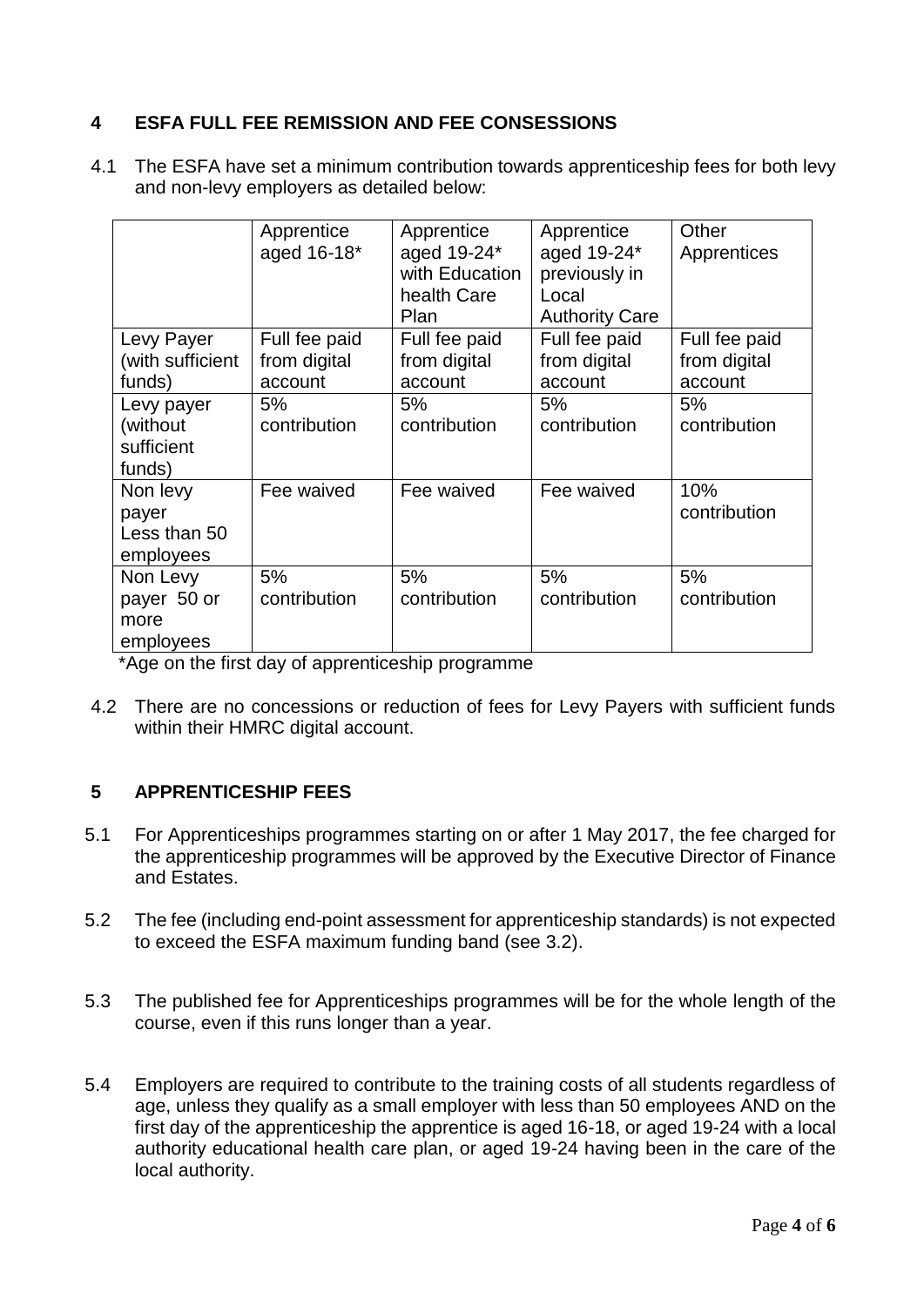- 5.5 Levy paying employers must fully fund the apprenticeship fee from their digital account, unless there are insufficient funds, in which case ESFA and employer coinvestment will fund the remainder.
- 5.6 Non-Levy paying employers (or levy paying employers with insufficient funds in their digital account), will be required to co-invest 5% of the agreed training cost with the balance payable by the ESFA.
- 5.7 In the event of an exam resit the Apprentice/Employer will be liable for the resit fees.

## **6 END POINT ASSESSMENT FEES**

- 6.1 The total price agreed with the employer will include the costs of delivering the end point assessment on apprenticeship standards.
- 6.2 The end point assessment will be completed by an appointed Apprentice Assessment Organisation selected by the employer and cannot be MidKent College.

#### **7 PAYMENT TERMS, DISCOUNTS AND INSTALMENTS**

- 7.1 Fees are payable at enrolment prior to the start of the apprenticeship programme or by instalments over no more than 12 months.
- 7.2 Employers may elect to pay in instalments via BACS, debit or credit card or standing order providing an agreement is completed before the start of the apprenticeship programme.
- 7.3 If, despite the provisions made above, fees fall overdue, then the College will issue reminders. Ultimately, any unpaid fees will be referred to a debt collection service and in such circumstances the costs of recovery will be added to the fees due.

#### **8 REFUNDS**

- 8.1 Refunds of fees may only be approved in the following circumstances:
	- if the apprenticeship training is cancelled by the College;
	- if an employer complaint regarding the quality of the delivery of the apprenticeship training or about the advice/guidance provided is upheld following an investigation in accordance with the College's complaint procedure;
- 8.2 The College reserves the right to withhold a 10% administration charge on all refunds.
- 8.3 If the College confirms the withdrawal of an apprentice, the ESFA will stop their monthly payments of co-investment, or of funds from the digital account. MKC will ensure that the employer has paid any mandatory co-investment to the date of withdrawal. MKC will follow the arrangements set out in our agreement with the employer for any over-payment by the employer. MKC will agree with the employer